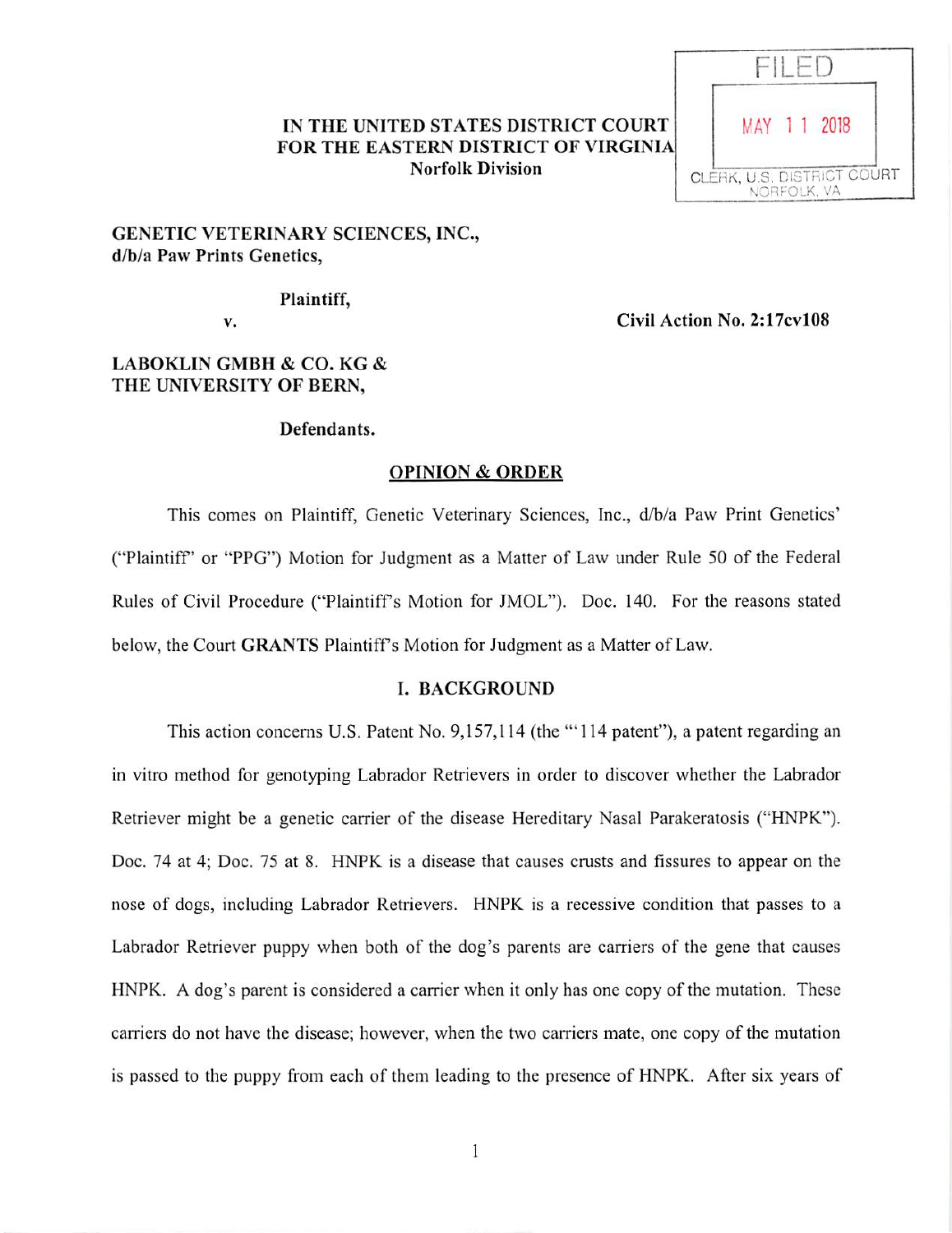research, one of The University of Bern's professors, Dr. Toso Leeb, discovered that the presence ofHNPK in Labrador Retrievers resulted from a point mutation in the SUV39H2 gene. Once Dr. Leeb discovered this correlation, he developed a corresponding method for genotyping Labrador Retrievers, which is the subject of the '114 Patent.

Plaintiff's complaint seeks declaratory judgment that the '114 patent is invalid and therefore cannot be infiringed by PPG. Doc. 1 at 6. Altogether, the '114 Patent has five (5) claims relating to the process of genotyping a Labrador Retriever for the presence of HNPK. Ex. 1 at Cols. 15-16. However, for purposes of the instant action, Plaintiff stipulated that its method is within the scope of claims one (1) through three (3), and Defendants LABOklin GmbH & Co., KG, and The University of Bern (collectively, "Defendants") agreed not to assert claims four (4) and five (5) against Plaintiff. Doc. 74 at 4; Doc. 75 at 9. According to the language of the '114 Patent, the invention recited in claims one (1) through three (3) is:

1. An in vitro method for genotyping a Labrador Retriever comprising:

a) Obtaining a biological sample from the Labrador Retriever;

b) Genotyping a SUV39H2 gene encoding the polypeptide of SEQ I NO: 1 and

c) Detecting the presence of a replacement of a nucleotide T with a nucleotide G at position 972 of SEQ ID N0:2

- 2. The method according to claim 1, wherein the genotyping is achieved by PGR, real-time PCR, melting point analysis of double-stranded DNA, mass spectroscopy, direct DNA sequencing, restriction fragment length polymorphism (RFLP), single strand conformation polymorphism (SSCP), high performance liquid chromatography (HPLC), or single base primer extension.
- 3. The method of claim I, wherein the genotyping utilizes a primer pair comprising of a first primer and a second primer, each compromising a contiguous span of at least 14 nucleotides of the sequence SEQ ID NO: 2 or a sequence complementary thereto, wherein:

a) Said first primer hybridizes to a first DNA strand of the SUV39H2 gene;

b) Said second primer hybridizes to the strand complementary to said first DNA strand of the SUV39H2 gene; and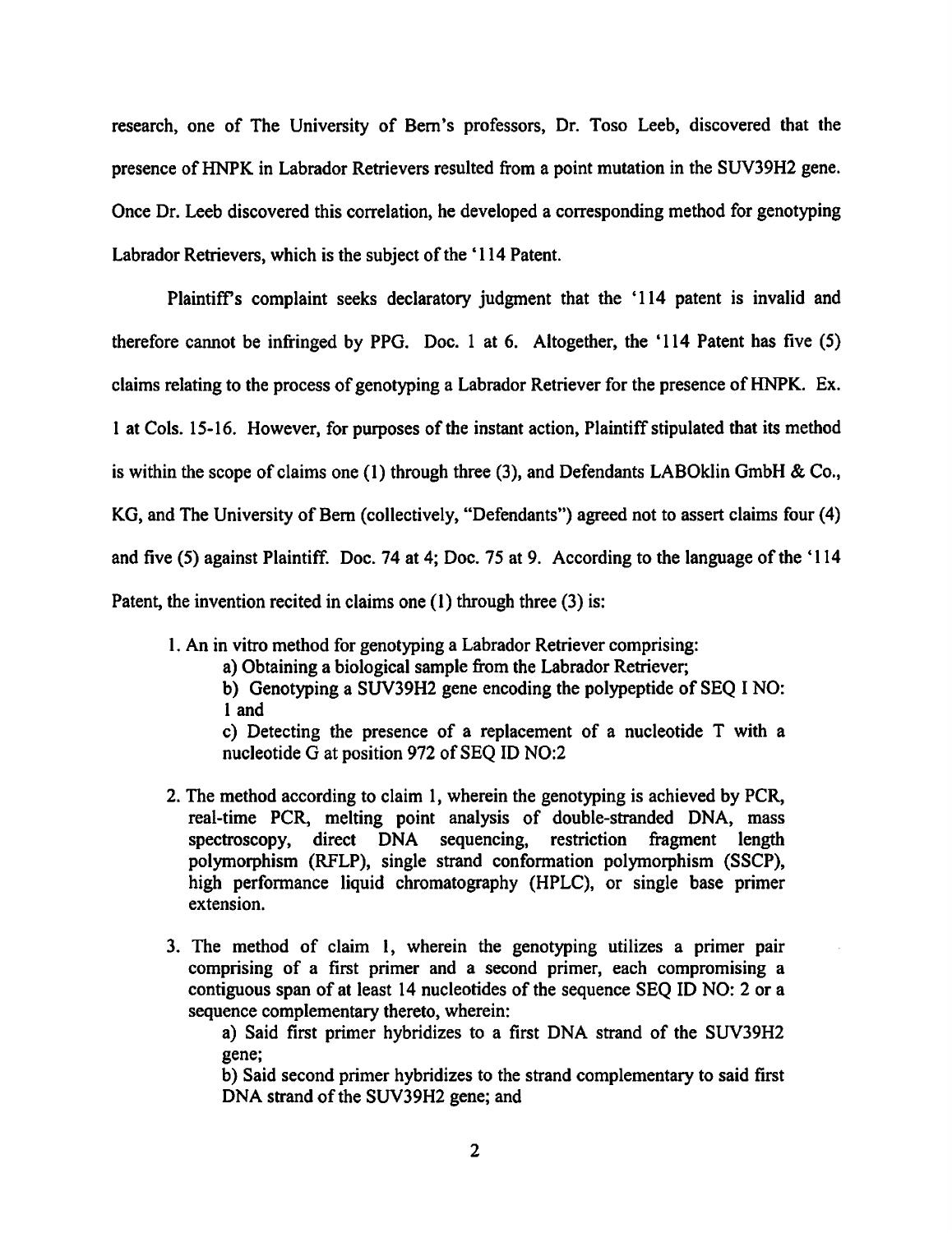c) The 3' ends of said first and second primers are located on regions flanking the position 972 of SEQ ID NO: 2, or of nucleotide positions complementary thereto.

Ex. 1 ("The '114 Patent") Cols. 15,16.

#### 11. PROCEDURAL HISTORY

On February 22, 2017, Plaintiff filed a complaint seeking declaratory judgment that the '114 patent is invalid and therefore cannot be infringed by PPG. Doc. 1 at 6. On May 8, 2017, the Court GRANTED Defendants an extension of time to respond to the Complaint. Doc. 21. Defendants filed a Motion to Dismiss on June 1,2017. Doc. 29. The Court held a hearing on the Motion to Dismiss on October 10,2017 and DENIED it. Doc. 67; see Doc. 68. Defendants filed an Answer and Counterclaim for Infringement on October 24, 2017. Doc. 69. By stipulation, Plaintiff agreed that for purposes of this action, its test is within the scope of claims one (1) through three (3) of the '114 patent as asserted in the counterclaim. See Doc. 63. The Parties also stipulated that Plaintiff would pay the greater of 25% of the sales price or \$16 per test to Defendants if any of the three (3) claims are found valid. Doc. 78.

Plaintiff filed a Motion for Summary Judgment regarding validity of the '114 patent on December 22, 2017. Doc. 73. On January 18, 2018, the Parties filed a joint statement that no claim construction was necessary. Doc. 77.

On January 31, 2018, the Court heard oral argument on Plaintiff's Motion for Summary Judgment. Doc 80. On March 27, 2018 this Court entered an Order denying Plaintiff's Motion for Summary Judgment and Granting Defendants' Motion to Strike Plaintiff's Statement of Undisputed Facts in part. Doc. 93.

On March 29, 2018. Plaintiff filed a Motion for Clarification and Reconsideration of the Court's Order Denying Plaintiffs Motion for Summary Judgment and Granting Defendants'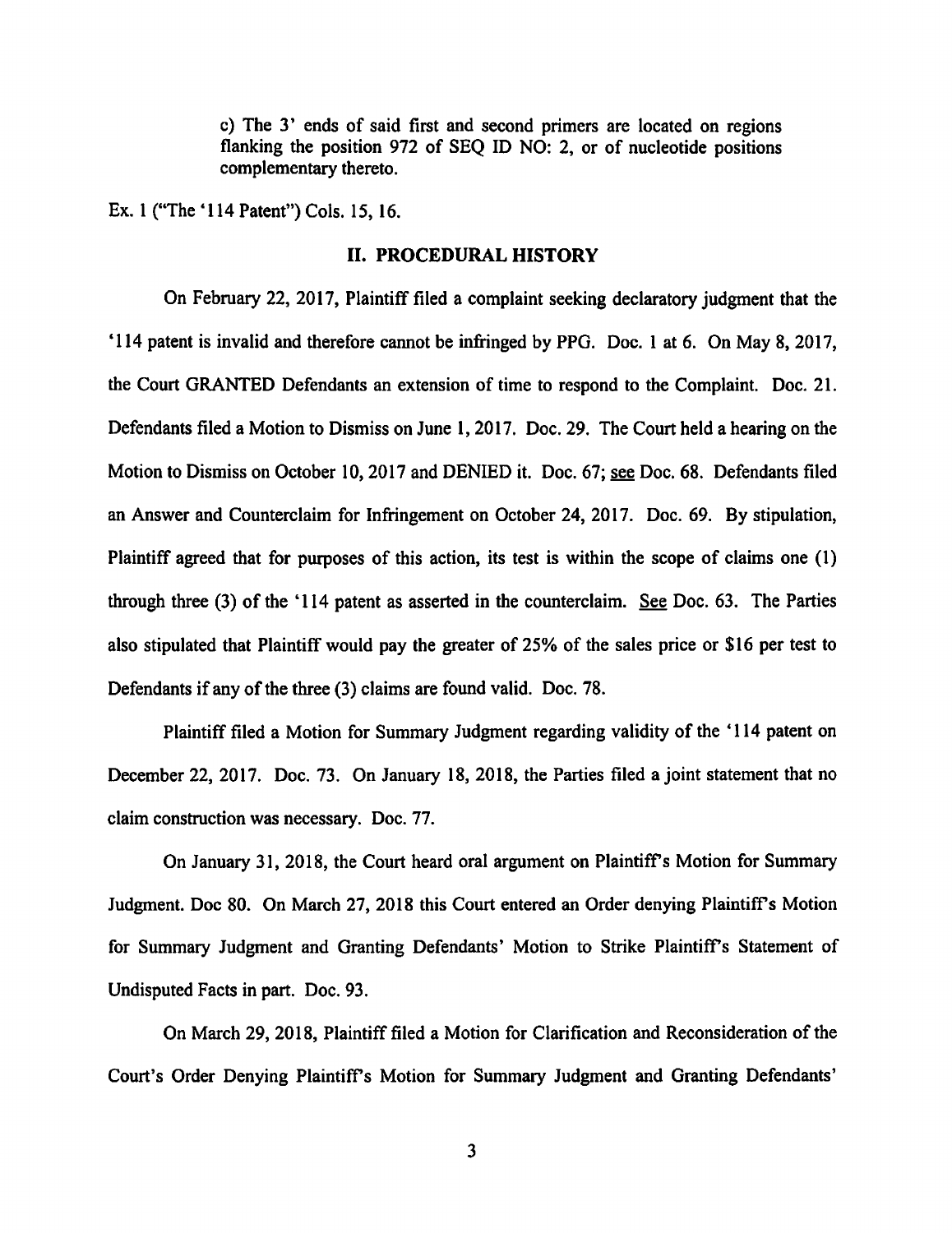Motion to Strike, in Part. Doc. 94. On April 4, 2018, this Court denied Plaintiffs Motion for Reconsideration. Doc. 99. The Court held a Final Pretrial Conference and entered a Final Pretrial Order on April 19, 2018. Docs. 113, 113-1. A jury trial for this matter began on April 30, 2018. Doc. 135. Plaintiff rested its case on April 30, 2018. Id. At the close of Plaintiff's evidence. Defendants moved for Judgment as a Matter of Law arguing that no reasonable juror could find claims one (1) through three (3) of the '114 Patent invalid. The Court DENIED Defendants' Motion. On May 2, 2018 Defendants rested their case and both parties filed a brief regarding the patent eligibility of Claim one (1) of the '114 Patent. Docs. 138, 139. After the close of Defendants' evidence Plaintiff filed a Motion for Judgment as a Matter of Law and moved this Court to enter judgment in Plaintiff's favor regarding the invalidity of claims one (1) through three (3) of the '114 Patent. Doc. 140. The Court GRANTED Plaintiff's Motion.

#### III. LEGAL STANDARDS

Under Rule 50 of the Federal Rules of Civil Procedure, before submitting the case to a jury during a jury trial and after a party is fully heard on an issue, the court may grant judgment as a matter of law if the court finds that a reasonable jury would not have a legally sufficient evidentiary basis to find for the nonmoving party on that issue. Fed. R. Civ. P 50. In entertaining a motion for judgment as a matter of law, the court must draw all reasonable inferences in favor of the nonmoving party. Reeves v. Sanderson Plumbing Products, Inc., 530 U.S. 133 (2000).

#### IV. ANALYSIS

Plaintiff seeks judgment as a matter of law that Claims one (1) through three (3) of the '114 patent are not eligible for patent protection. See eenerallv Doc. 74. Thus, the analysis in this case follows the framework from Alice Corp. Pty. Ltd. v. CLS Bank Int'l, 134 S. Ct. 2347

 $\overline{4}$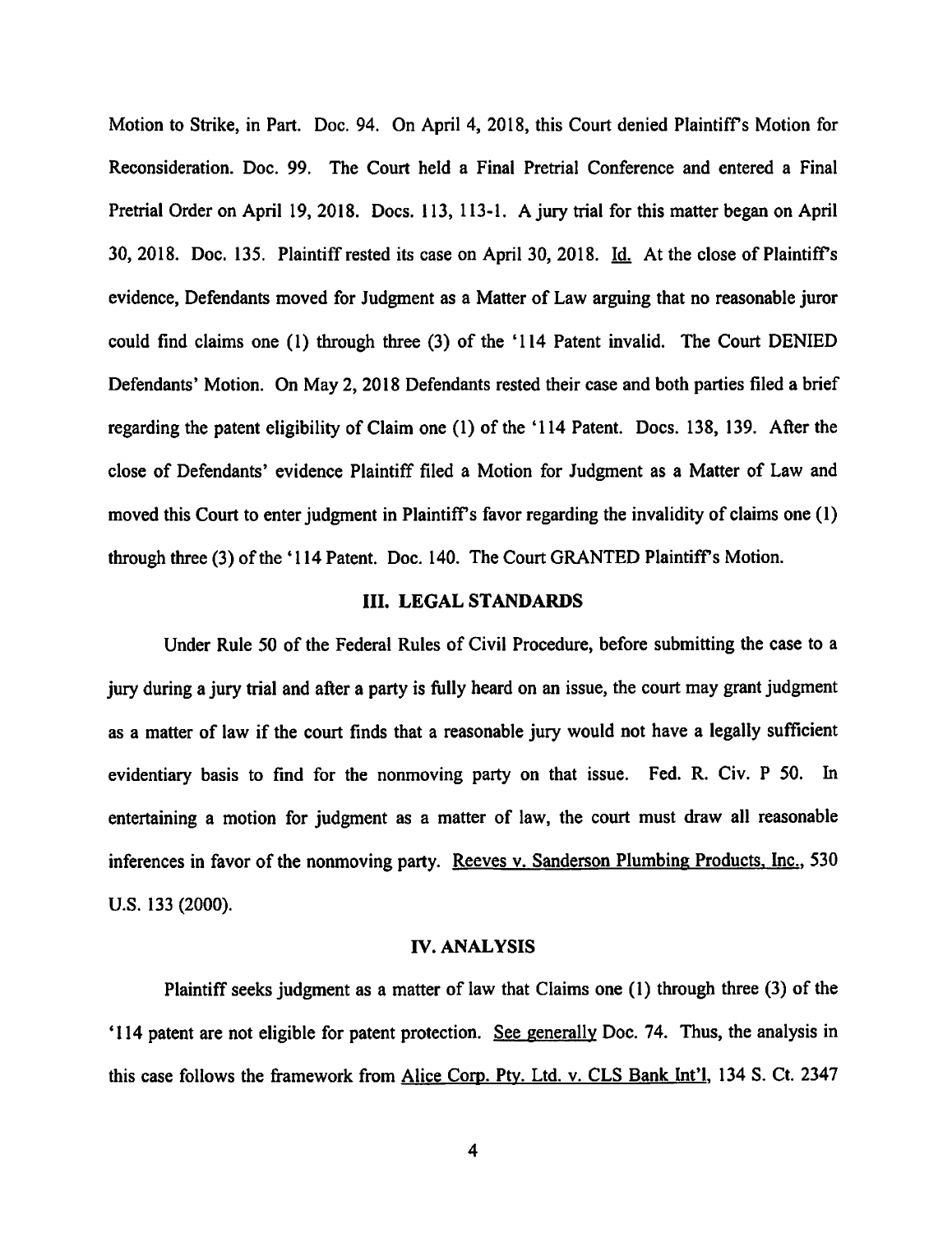(2014). "Whoever invents or discovers any new and useful process, machine, manufacture, or composition of matter, or any new and useful improvement thereof, may obtain a patent therefor  $\ldots$  " 35 U.S.C. § 101 (2017). The Supreme Court has "long held that this provision contains an important implicit exception: Laws of nature, natural phenomena, and abstract ideas are not patentable." Ass'n for Molecular Pathology v. Myriad Genetics, Inc., 133 S.Ct. 2107, 2116 (2013) (quoting Mavo Collaborative Servs. v. Prometheus Labs.. Inc.. 566 U.S. 66, 70 (2012)) (alteration and internal quotation marks omitted). The Supreme Court created a two-step framework for assessing whether patents "in essence[] claim nothing more than abstract ideas." Svnopsvs. Inc. v. Mentor Graphics Corp.. 839 F.3d 1138, 1146 (Fed. Cir. 2016). Courts first determine "whether the claims at issue are directed to one of those patent-ineligible concepts." Alice. 134 S. Ct. at 2355. "If so, the court then considers the elements of each claim both individually and as an ordered combination to determine whether the additional elements transform the nature of the claim into a patent-eligible application." Id. (quoting Mayo, 132 S. Ct. at 1297-98)(internal quotation marks omitted). The second step represents a "search for an "'inventive concept"' $-i.e.,$  an element or combination of elements that is 'sufficient to ensure that the patent in practice amounts to significantly more than a patent upon the [ineligible concept] itself." Id. (quoting Mayo, 132 S. Ct. at 1294). In order for that transformation to occur, the application requires "more than simply stat[ing] the law of nature while adding the words 'apply it.'" Ariosa Diagnostics. Inc. v. Sequenom. Inc.. 788 F.3d 1371, 1377 (Fed. Cir. 2015)(quoting <u>Mayo</u>, 132 S. Ct. at 1294).

Claim one (1) of the '114 Patent is independent of Claims two (2) and three (3), while Claims two (2) and three (3) both depend on and recite "the method according to Claim 1."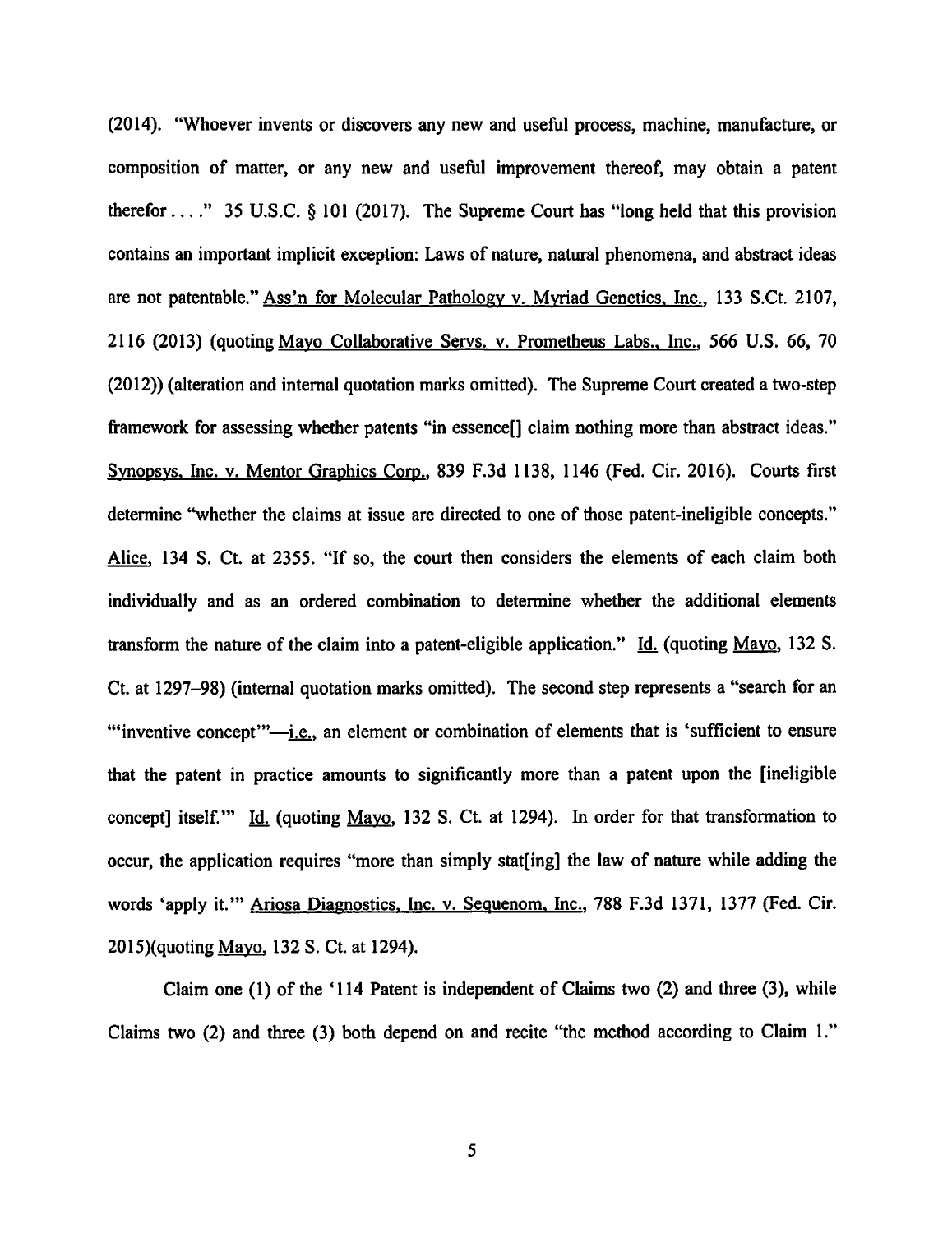Under Step 1 of Alice, we review Claim one (1) individually, and then as an ordered combination with Claims two (2) or three (3),

The Court FINDS that Claim one (1) of the '114 Patent, even in combination with Claims two (2) and three (3), is directed to patent ineligible subject matter, namely the discovery of the genetic mutation that is linked to HNPK.

In support of its Motion, Plaintiff directed this Court to the Federal Circuit's decision in Ariosa Diagnostics, Inc. v. Sequenom, Inc., 788 F.3d 1371 (Fed. Cir. 2015). In Ariosa, the Federal Circuit reviewed the validity of a patent that claimed methods of using cffDNA after a researcher discovered that the presence of cffDNA in maternal plasma and serum could lead to earlier detection of genetic mutations. Ariosa, 788 F.3d at 1373. The method for detecting set forth in Claim one (1) was comprised of two steps: 1) amplifying the cffDNA contained in a sample of the plasma or serum from a pregnant female and 2) detecting the paternally inherited cffDNA. Id. Claims two (2) and four (4) of the patent depended on claim one (1), and claimed particular methods of amplification and detection.  $\underline{Id}$  at 1374.

Looking at the test outlined in Mayo and later adopted in Alice, the Federal Circuit concluded in Ariosa that under Step 1 of Alice, the methods claimed were directed to matter that is naturally occurring. Id. at 1376. The court reasoned that while the patent claimed a particular method, that method began and ended with the discovery of the existence of paternally inherited cffDNA in maternal plasma, which is a natural phenomenon.  $Id$ . It was undisputed that the existence of cffDNA in maternal blood is a natural phenomenon, and that the location of the nucleic acids existed in nature before they were found. Id. at 1376.

Similarly here, the methods claimed in the '114 patent begin and end with the discovery of a natural phenomenon. Claim I recites "an in vitro method for genotyping a Labrador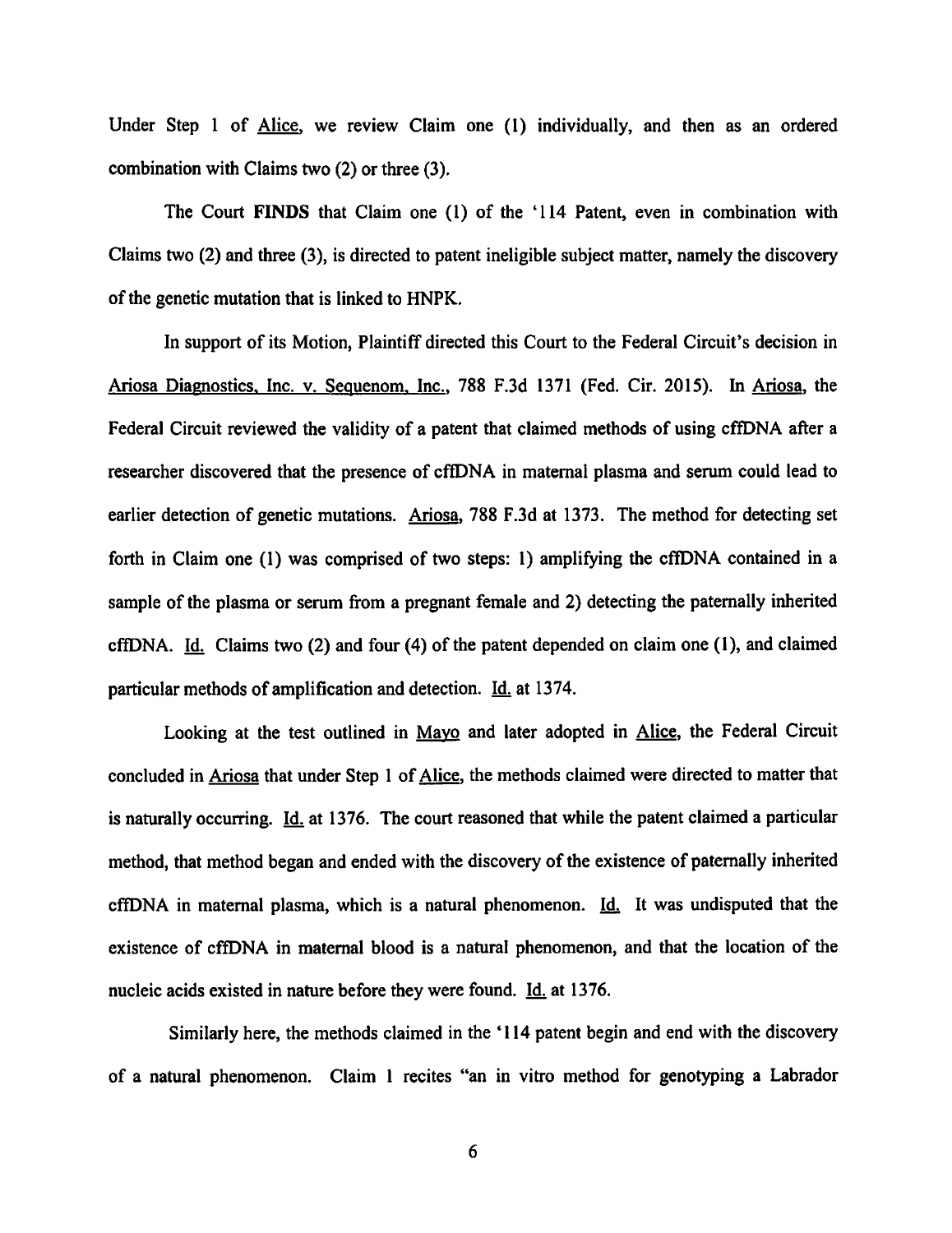Retriever" for detection of this mutation. The '114 Patent, Col. 15. Both of the parties' experts explained that the scientific term "in vitro" simply means, in a glass or in a lab, and the scientific term "genotyping" simply means to look at or determine the composition of the bases or base pairs in the DNA. The fact that the research to which the patent refers is conducted in a lab does not form a basis for transforming the discovery of a law of nature into patent eligible subject matter.

Parts (a), (b), and (c) of Claim 1, which break down how the mutation is discovered, do not provide anything apart from the scientific designation of the mutation. Part  $(a)$ , "obtaining a biological sample" requires someone to get a sample of DNA from a dog, which both parties' experts testified usually require obtaining a blood sample or cheek swab from the dog. Part (b), "Genotyping a SUV39H2 gene encoding the polypeptide of SEQ ID NO: 1," identifies the location of the genetic mutation; and part (c) "detecting the presence of a replacement of a nucleotide T with a nucleotide G at position 972 of SEQ ID NO:2," identifies the location of the equivalent normal gene. This was confirmed in the testimony of Dr. Leeb:

THE COURT: Okay. Now, subparagraph (b) tells you where to find the gene that's abnormal  $-$  what do you call it  $-$  mutation. Step  $2 -$  in other words, paragraph (b) tells you where to find the mutation, which gene to go to to find it. Is that correct?

THE WITNESS: That is correct. And, if I may add, (b) and (c) are very closely related. So (b) specifies the gene, but (c) specifies a single nucleotide within that gene.

THE COURT: All right. So paragraph (c) explains that; the fact that some dogs have a mutation that doesn't cause it, and some dogs --

THE WITNESS: Yes. Paragraph (c), in my example, would specify the typing error in the text.

THE COURT: Paragraph (c) what?

THE WITNESS: Paragraph (c) would specify the exact typing error.

THE COURT: Typing error?

THE WITNESS: The sequence change. So, again, the method does not claim the whole text, the whole information, it just claims the detection of that single error, the single change, single base replacement within the gene.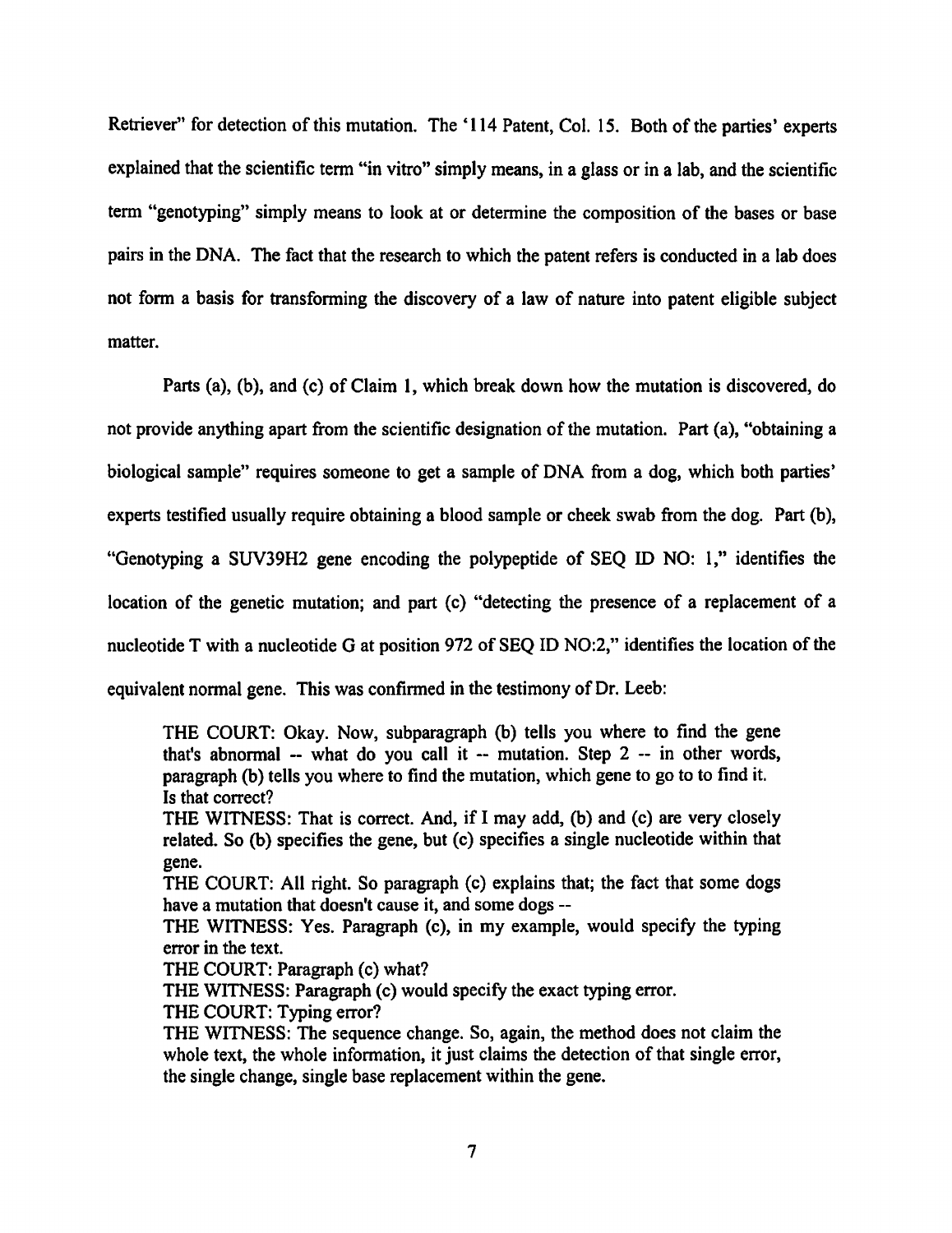THE COURT: All right. So it identifies the mutation as compared with a normal gene - THE WITNESS: Yes. THE COURT: -- in paragraph (c). THE WITNESS: Yes.

Dr. Leeb, also testified that the mutation of the SUV39H2 gene at position 972 in a Labrador Retriever arises through a natural process. And, Defendants' expert also testified that he believed "the mutation does occur naturally."

In response to Plaintiff's Motion for Judgement as a Matter of Law, Defendants argued that its case is analogous to those of Vanda Pharmals., Inc. v. West-Ward Pharmals. Int'l Ltd., 2018 WL 1770273 (Fed. Cir. 2018), and Rapid Litig. Memt.. Ltd. v. CellzDirect. Inc.. 827 F.3d 1042 (Fed. Cir. 2016). In each of those cases, the Federal Circuit held that the patent claims at issue satisfied Step 1 of Alice, and that they were not aimed at patent ineligible subject matter.

In Vanda a researcher discovered a link between persons who possessed a poor metabolizer genotype at CYP2D6 (a particular gene) and the effect of administering a particular dosage of iloperidone. See Vanda. 2018WL 1770273 at \*1. The patent claimed "a method for treating a patient" based on that discovery. Id. If the patient had a poor metabolizer genotype at CYP2D6, then the claim recited a particular dosage of treatment to be administered, and if the patient did not have a poor metabolizer genotype at CYP2D6, then it recited a different dosage. The Federal Circuit reasoned that this patent claim was distinguishable from a patent claim that was aimed at a natural phenomenon because the claim did more than simply recite how to discover the correlation between CYP2D6 and iloperidone, it additionally applied that discovery to a particular regimen of treatment.

Vanda is distinguishable from this case because the '114 Patent does not claim a method of applying the discovery—^the presence a point mutation in the SUV39H2 gene—to a new

8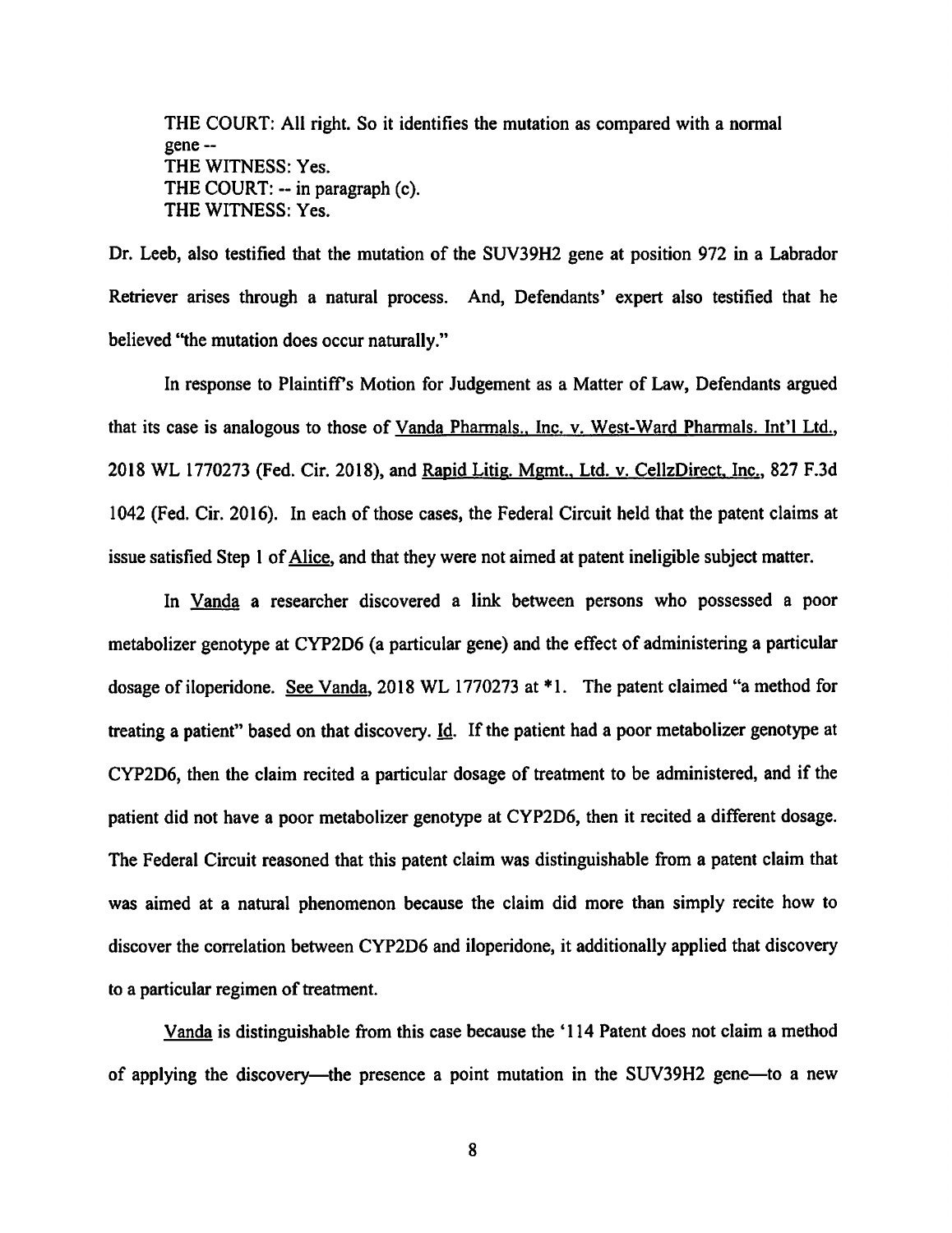method of treating Labrador Retrievers. After many amendments of the patent, and the resulting re-drafting of its language, the patent utilizes a number of scientific terms which at first review appear difficult to understand and make the patent appear impressive on its face. However, when the language is explained, the patent simply states that the search for the mutation involves the laboratory examination of Labrador Retriever DNA, which resulted in the discovery of the mutation, which in combination with similar mutations of Labrador Retrievers who mates with a carrier results in offspring having a higher probability of inheriting the mutation. The mutation itself and the fact that it is inherited through male and female dog carriers mating are both natural phenomena.

Defendants' reliance on CellzDirect is also misplaced. In CellzDirect the Federal Circuit held that a claim was not directed to natural law when it claimed a "new and useful laboratory technique for preserving hepatocytes." CellzDirect, 827 F.3d at 1048. The Federal Circuit was careful to distinguish its ruling from other cases where claims amounted to nothing more than "observing or identifying the ineligible concept itself." Id(citing Genetic Techs., Ltd. v. Merial L.L.C.. 818 F.3d 1369, 1373-74 (Fed. Cir. 2016)(rejecting claim where it recited methods for detecting a coding region of DNA based on its relationship to non-coding regions) and Ariosa, 788 F.3d at I373-74(rejecting claims that recited methods for detecting patemally inherited cflfDNA in the blood or serum of a pregnant female)). Unlike CellzDirect. Claim 1 of the '114 Patent is not a new and useful laboratory technique. To the contrary. Claim 1 amounts to nothing more than "observing or identifying" the natural phenomenon of a mutation in the SUV39H2 gene, which has been rejected by the Federal Circuit as a basis for satisfying Step 1 of Alice.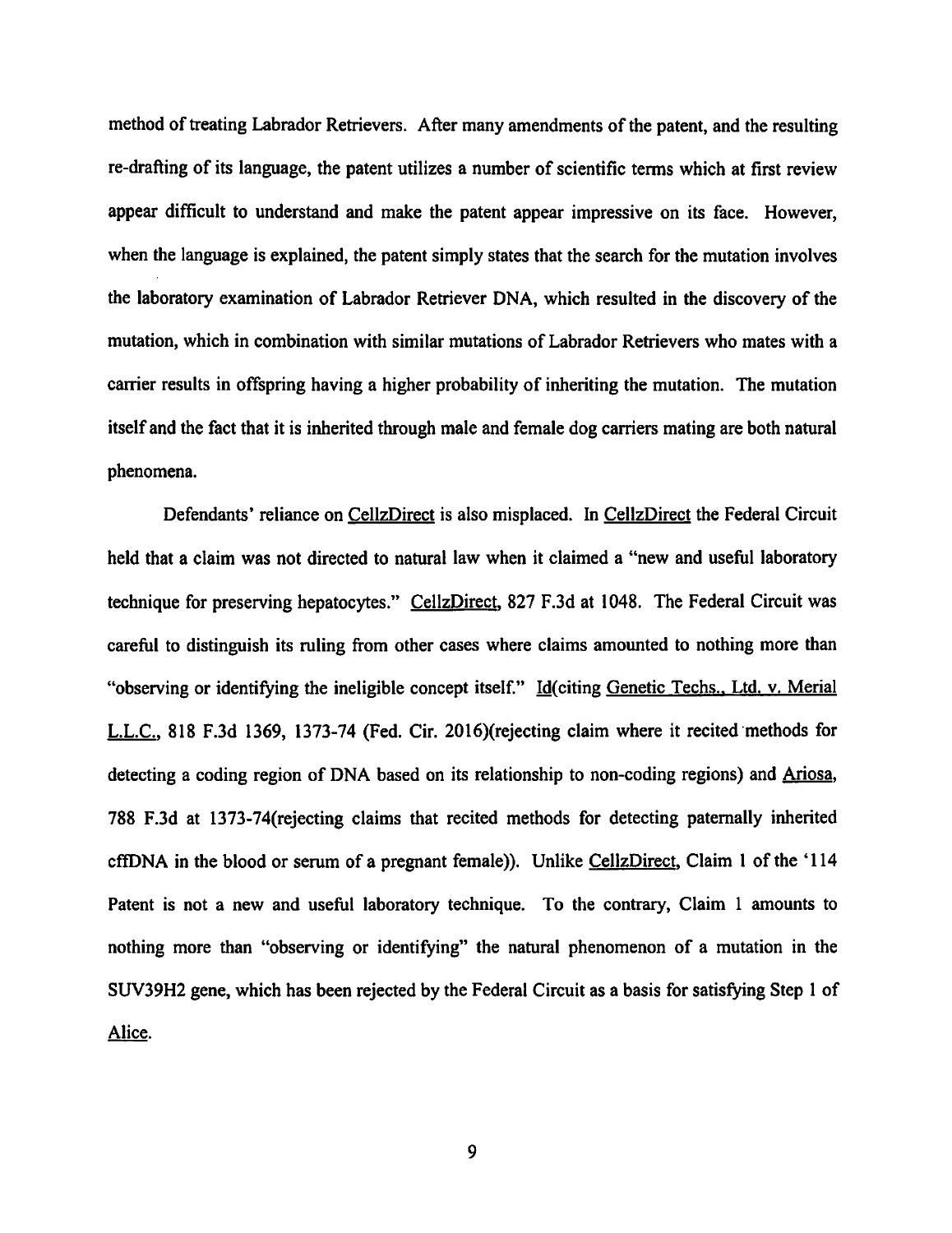Plaintiffs expert. Dr. Shaffer, and Defendants' expert. Dr. Friedenberg, agreed on the key issues. Although Dr. Friedenberg's testimonywassometimes inconsistent and his demeanor was quite defensive, Dr. Friedenberg agreed with Dr. Shaffer that the mutation itself was a natural phenomenon. The Court FINDS based on this undisputed evidence that the mutation is a natural phenomenon. Dr. Friedenberg described Claim 1 as being a method and stated that it was the method of discovery claimed to be patentable. However, the evidence does not support Dr. Friedenberg's opinion that paragraphs (a), (b), and (c) of Claim 1 constitutes a method. As referenced earlier, in the Court's questions to Dr. Leeb, the inventor, he indicated that paragraph (b) simply identifies the location of the mutation, and paragraph (c) identifies the mutation as compared to a normal gene.

The Court FINDS that paragraphs (a) through (c) merely provide the supplying of Labrador DNA in part (a), point to the location of the mutation in dog's DNA in (b), and in (c) describe and locate the point mutation. These three paragraphs constimte a discovery of a natural phenomenon, not a method.

Under Step 2 of Alice, the Ariosa court examined the remaining elements of the claim to determine whether the claim contained any inventive concept sufficient to transform the claimed naturally occurring phenomenon into a patent-eligible application. Ariosa. 788 F.3d at 1376. The Federal Circuit concluded that nothing in the remaining claims so transformed the claim. Id. at 1377. Instead, the evidence showed that the remaining methods claimed were already wellknown in the art, well-understood, routine, and conventional at the time the patent was issued. 14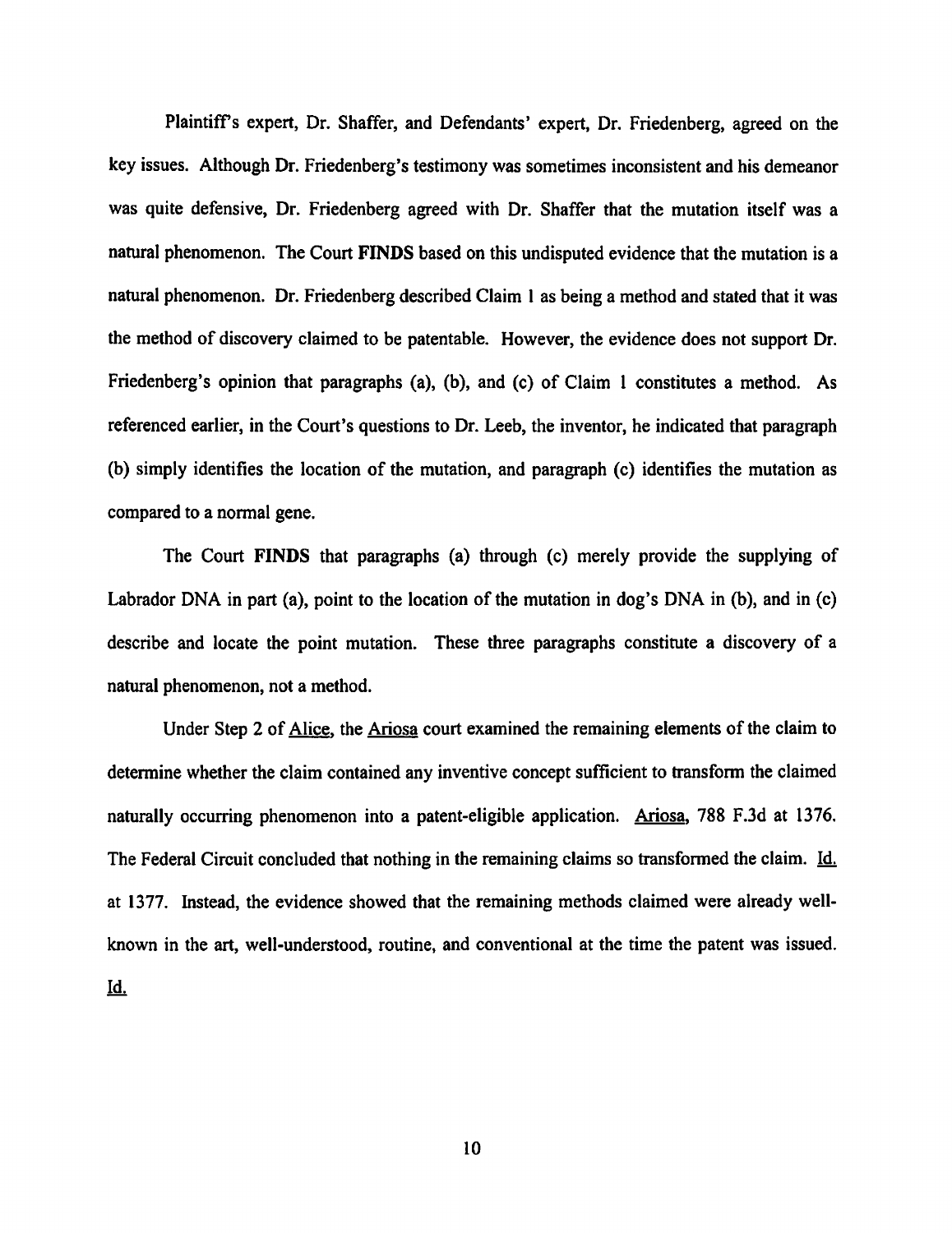Claims 2 and 3 of the '114 Patent only contain a number of alternative methods to locate

the mutation, all of the methods are well known and have been around for decades. Defendants'

expert, Dr. Friedenberg, testified:

"What we're talking about in claim 2...we're talking about techniques. These are techniques, many of which I've done, many of which—all of which some researcher has done and has been around for years. What's new here is the method of genotyping that particular gene and that particular change in a Labrador Retriever dog, because no one had done it before..."

Claim 3 simply recites one of several means of locating the mutation. Again, this is a technique

that has been well-known in the scientific community for decades. In regard to Claim three (3),

Defendants' expert, Dr. Friedenberg, testified on cross-examination:

Q. And then claim 3, that talks about using a primer pair, correct?

A. Uh-huh.

- Q. Have you ever used primer pairs in PCR?
- A. Sure, but never to genotype base pair position 972 in the SUV39H2 gene.
- Q. But would you agree with me that the primer pair technique that's being used
- to genotype this particular gene is a technique that's been around for a while?
- A. It's just like boiling or baking, a technique.
- Q. And it's decades old before this patent, correct?
- A. Decades old.

Accordingly, after translating the complex scientific jargon used in the patent, the result

is that it contains a valuable scientific discovery of a natural phenomenon without any inventive

concept which transforms it from patent ineligible subject matter to patent eligible subject

matter.

#### V. CONCLUSION

The discovery of the mutation required years and many hours of well conducted research.

However, the utility of and expertise utilized in the discovery do not transform it into patentable

subject matter, nor do Claims 2 and 3 add any inventive concept to the natural phenomenon.